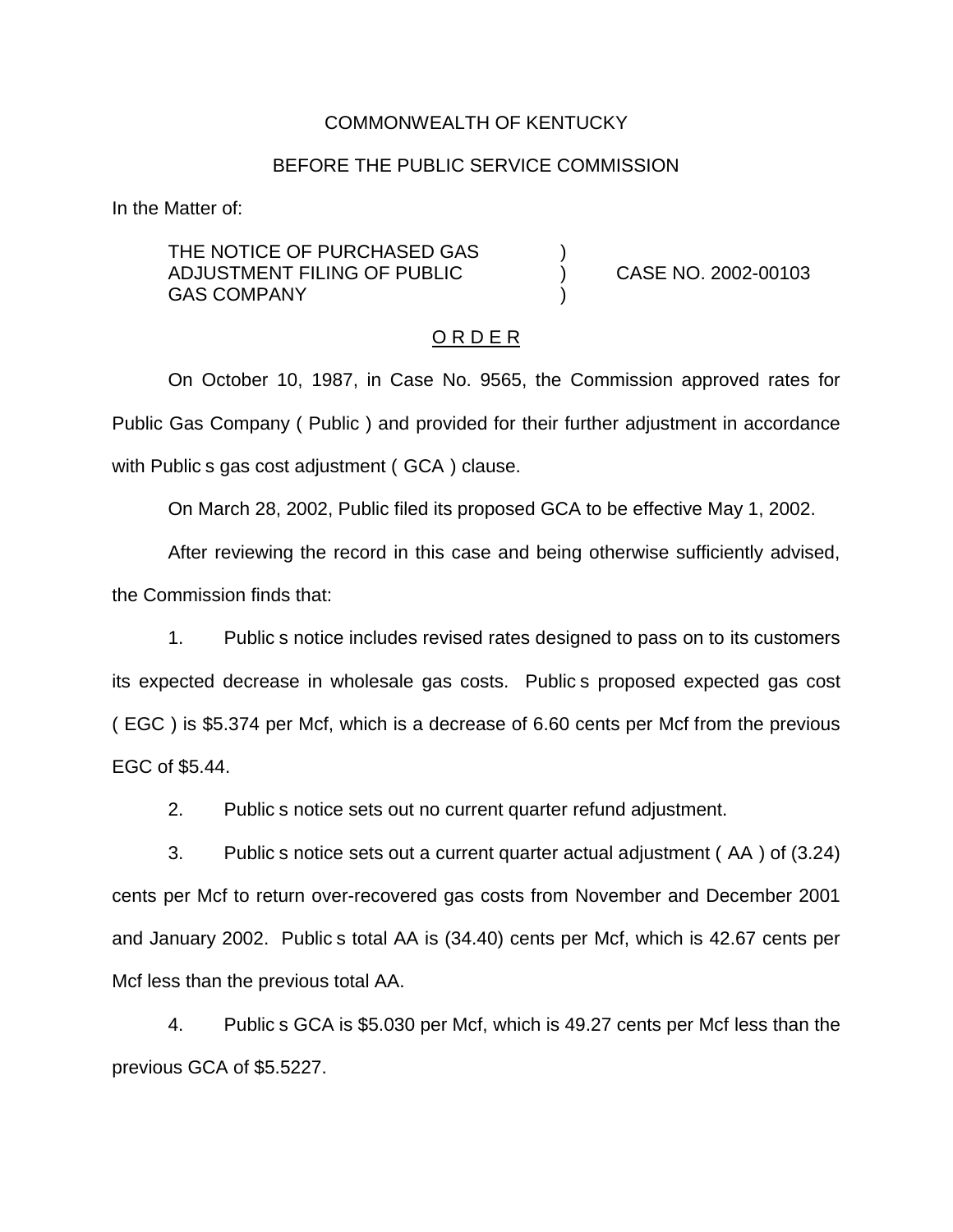5. The rates in the Appendix to this Order are fair, just, and reasonable, in the public interest, and should be approved for gas supplied by Public on and after May 1, 2002.

IT IS THEREFORE ORDERED that:

1. The rates in the Appendix to this Order, attached hereto and incorporated herein, are approved for gas supplied on and after May 1, 2002.

2. Within 20 days of the date of this Order, Public shall file with this Commission its revised tariffs setting out the rates authorized herein.

Done at Frankfort, Kentucky, this 18<sup>th</sup> day of April, 2002.

By the Commission

ATTEST:

**Executive Director**